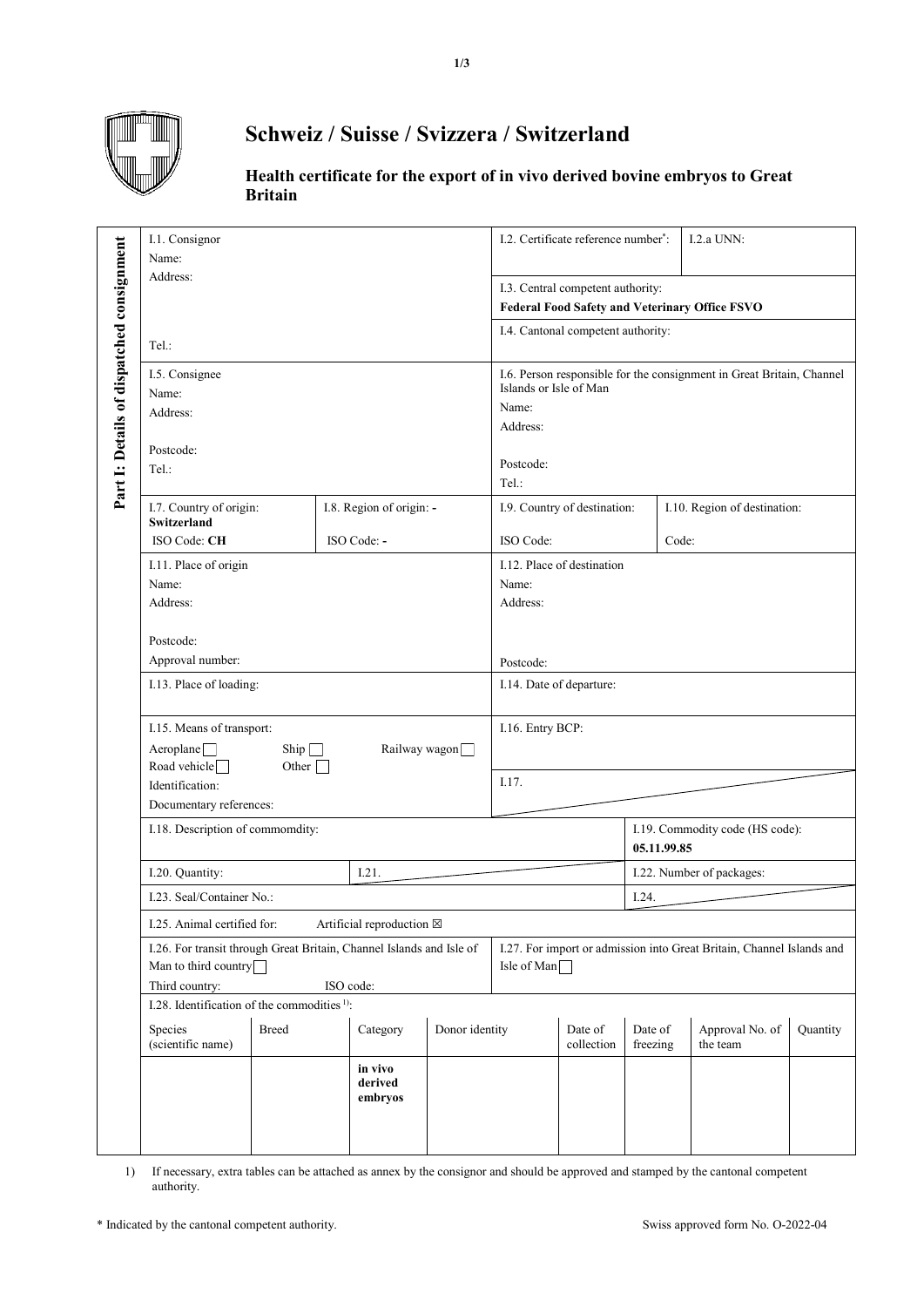|                                                                                                                                                                                                                                                | Switzerland                                                            |                                 |                                                                                                                                                                                                                                                                                                                                                                                                                                                                                                                                                                                                                                 |                                                                                                                                                                                                                                                       | <b>Bovine semen - Section A</b>                                                                                                                                                                                                                                                                                                                                                                 |      |  |  |  |
|------------------------------------------------------------------------------------------------------------------------------------------------------------------------------------------------------------------------------------------------|------------------------------------------------------------------------|---------------------------------|---------------------------------------------------------------------------------------------------------------------------------------------------------------------------------------------------------------------------------------------------------------------------------------------------------------------------------------------------------------------------------------------------------------------------------------------------------------------------------------------------------------------------------------------------------------------------------------------------------------------------------|-------------------------------------------------------------------------------------------------------------------------------------------------------------------------------------------------------------------------------------------------------|-------------------------------------------------------------------------------------------------------------------------------------------------------------------------------------------------------------------------------------------------------------------------------------------------------------------------------------------------------------------------------------------------|------|--|--|--|
|                                                                                                                                                                                                                                                |                                                                        | <b>II. Sanitary information</b> |                                                                                                                                                                                                                                                                                                                                                                                                                                                                                                                                                                                                                                 |                                                                                                                                                                                                                                                       | Certificate reference number*:                                                                                                                                                                                                                                                                                                                                                                  | UNN: |  |  |  |
|                                                                                                                                                                                                                                                | I, the undersigned official veterinarian of Switzerland, certify that: |                                 |                                                                                                                                                                                                                                                                                                                                                                                                                                                                                                                                                                                                                                 |                                                                                                                                                                                                                                                       |                                                                                                                                                                                                                                                                                                                                                                                                 |      |  |  |  |
| Part II: Sanitary information                                                                                                                                                                                                                  | The embryos to be exported:<br>II.1.                                   |                                 |                                                                                                                                                                                                                                                                                                                                                                                                                                                                                                                                                                                                                                 |                                                                                                                                                                                                                                                       |                                                                                                                                                                                                                                                                                                                                                                                                 |      |  |  |  |
|                                                                                                                                                                                                                                                |                                                                        | II.1.1.                         | were collected in the exporting country, which according to official findings:                                                                                                                                                                                                                                                                                                                                                                                                                                                                                                                                                  |                                                                                                                                                                                                                                                       |                                                                                                                                                                                                                                                                                                                                                                                                 |      |  |  |  |
|                                                                                                                                                                                                                                                |                                                                        |                                 | II.1.1.1.<br>was free from rinderpest during the 12 months immediately prior to their collection;                                                                                                                                                                                                                                                                                                                                                                                                                                                                                                                               |                                                                                                                                                                                                                                                       |                                                                                                                                                                                                                                                                                                                                                                                                 |      |  |  |  |
|                                                                                                                                                                                                                                                |                                                                        |                                 | $\binom{1}{1}$ either                                                                                                                                                                                                                                                                                                                                                                                                                                                                                                                                                                                                           | $[II.1.1.2.$ was free from foot-and-mouth disease and lumpy skin disease during the 12 months<br>immediately prior to their collection and did not carry out vaccination against foot-and-mouth<br>disease or lumpy skin disease during that period.] |                                                                                                                                                                                                                                                                                                                                                                                                 |      |  |  |  |
|                                                                                                                                                                                                                                                |                                                                        |                                 | $(^1)$ or                                                                                                                                                                                                                                                                                                                                                                                                                                                                                                                                                                                                                       | $[II.1.1.2]$ was not free from foot-and-mouth disease or lumpy skin disease during the 12<br>months immediately prior to their collection or carried out vaccination against foot-and-mouth<br>disease or lumpy skin disease during that period, and: |                                                                                                                                                                                                                                                                                                                                                                                                 |      |  |  |  |
|                                                                                                                                                                                                                                                |                                                                        |                                 |                                                                                                                                                                                                                                                                                                                                                                                                                                                                                                                                                                                                                                 | The embryos were not subjected to penetration of the zona pellucida,                                                                                                                                                                                  |                                                                                                                                                                                                                                                                                                                                                                                                 |      |  |  |  |
|                                                                                                                                                                                                                                                |                                                                        |                                 |                                                                                                                                                                                                                                                                                                                                                                                                                                                                                                                                                                                                                                 | after their collection.                                                                                                                                                                                                                               | The embryos were stored under approved conditions for at least 30 days immediately                                                                                                                                                                                                                                                                                                              |      |  |  |  |
|                                                                                                                                                                                                                                                |                                                                        |                                 |                                                                                                                                                                                                                                                                                                                                                                                                                                                                                                                                                                                                                                 | embryos were collected.]                                                                                                                                                                                                                              | The donor females come from holdings on which no animal was vaccinated against foot-<br>and-mouth disease or lumpy skin disease during the 30 days prior to collection and no<br>animal of a susceptible species showed clinical signs of foot-and-mouth disease or<br>lumpy skin disease during the 30 days prior to, and at least the 30 days after, the                                      |      |  |  |  |
|                                                                                                                                                                                                                                                |                                                                        | II.1.2.                         |                                                                                                                                                                                                                                                                                                                                                                                                                                                                                                                                                                                                                                 | were collected by the embryo collection team $(^2)$ which:                                                                                                                                                                                            |                                                                                                                                                                                                                                                                                                                                                                                                 |      |  |  |  |
|                                                                                                                                                                                                                                                |                                                                        |                                 | has been approved in accordance with Chapter I of Annex A to Directive 89/556/EEC;                                                                                                                                                                                                                                                                                                                                                                                                                                                                                                                                              |                                                                                                                                                                                                                                                       |                                                                                                                                                                                                                                                                                                                                                                                                 |      |  |  |  |
|                                                                                                                                                                                                                                                |                                                                        |                                 | which carried out the collection, processing, storing and transport of the embryos in accordance with<br>Chapter II of Annex A to Directive 89/556/EEC;                                                                                                                                                                                                                                                                                                                                                                                                                                                                         |                                                                                                                                                                                                                                                       |                                                                                                                                                                                                                                                                                                                                                                                                 |      |  |  |  |
|                                                                                                                                                                                                                                                |                                                                        |                                 | is subject to inspection by an official veterinarian at least twice a year.                                                                                                                                                                                                                                                                                                                                                                                                                                                                                                                                                     |                                                                                                                                                                                                                                                       |                                                                                                                                                                                                                                                                                                                                                                                                 |      |  |  |  |
|                                                                                                                                                                                                                                                |                                                                        | II.1.3.                         | were collected and processed on premises situated in an area of at least 10 km radius centred on them, on which<br>according to official findings there was no occurrence of foot-and-mouth disease, epizootic haemorrhagic<br>disease, vesicular stomatitis, Rift Valley fever, contagious bovine pleuropneumonia or lumpy skin disease in the<br>30 days immediately prior to their collection and until dispatch to Great Britain, in the case of fresh embryos, or<br>during the 30 days after collection, in the case of embryos subject to a mandatory storage for at least 30 days in<br>accordance with point II.1.1.2. |                                                                                                                                                                                                                                                       |                                                                                                                                                                                                                                                                                                                                                                                                 |      |  |  |  |
|                                                                                                                                                                                                                                                |                                                                        | II.1.4.                         | from the time of collection until 30 days thereafter or, in the case of fresh embryos until the day of their dispatch<br>to Great Britain, they were stored on premises situated in an area of at least 10 km radius centred on them, on<br>which according to official findings there was no occurrence of foot-and-mouth disease, vesicular stomatitis,<br>Rift Valley fever, contagious bovine pleuropneumonia or lumpy skin disease.                                                                                                                                                                                        |                                                                                                                                                                                                                                                       |                                                                                                                                                                                                                                                                                                                                                                                                 |      |  |  |  |
|                                                                                                                                                                                                                                                | II.1.5.                                                                |                                 | were collected from the donor females, which:                                                                                                                                                                                                                                                                                                                                                                                                                                                                                                                                                                                   |                                                                                                                                                                                                                                                       |                                                                                                                                                                                                                                                                                                                                                                                                 |      |  |  |  |
|                                                                                                                                                                                                                                                |                                                                        |                                 | II.1.5.1.                                                                                                                                                                                                                                                                                                                                                                                                                                                                                                                                                                                                                       |                                                                                                                                                                                                                                                       | were located, during the 30 days immediately prior to collection, on premises situated in an area<br>of at least 10 km radius centred on them, on which, according to official findings, there was no<br>occurrence of foot-and-mouth disease, bluetongue, epizootic haemorrhagic disease, vesicular<br>stomatitis, Rift Valley fever, contagious bovine pleuropneumonia or lumpy skin disease; |      |  |  |  |
|                                                                                                                                                                                                                                                |                                                                        |                                 | II.1.5.2.                                                                                                                                                                                                                                                                                                                                                                                                                                                                                                                                                                                                                       |                                                                                                                                                                                                                                                       | showed no clinical signs of disease on the day of collection;                                                                                                                                                                                                                                                                                                                                   |      |  |  |  |
|                                                                                                                                                                                                                                                |                                                                        |                                 | II.1.5.3.                                                                                                                                                                                                                                                                                                                                                                                                                                                                                                                                                                                                                       | country in no more than two herds:                                                                                                                                                                                                                    | spent the six months immediately prior to collection within the territory of the exporting                                                                                                                                                                                                                                                                                                      |      |  |  |  |
|                                                                                                                                                                                                                                                |                                                                        |                                 |                                                                                                                                                                                                                                                                                                                                                                                                                                                                                                                                                                                                                                 |                                                                                                                                                                                                                                                       | which, according to official findings, were free from tuberculosis during that time.                                                                                                                                                                                                                                                                                                            |      |  |  |  |
|                                                                                                                                                                                                                                                |                                                                        |                                 |                                                                                                                                                                                                                                                                                                                                                                                                                                                                                                                                                                                                                                 |                                                                                                                                                                                                                                                       | which, according to official findings, were free from brucellosis during that time,                                                                                                                                                                                                                                                                                                             |      |  |  |  |
|                                                                                                                                                                                                                                                |                                                                        |                                 |                                                                                                                                                                                                                                                                                                                                                                                                                                                                                                                                                                                                                                 |                                                                                                                                                                                                                                                       | which were free from enzootic bovine leukosis or in which no bovine animal showed<br>clinical signs of enzootic bovine leukosis during the previous three years,                                                                                                                                                                                                                                |      |  |  |  |
|                                                                                                                                                                                                                                                |                                                                        |                                 |                                                                                                                                                                                                                                                                                                                                                                                                                                                                                                                                                                                                                                 |                                                                                                                                                                                                                                                       | in which no bovine animal showed clinical signs of Infectious bovine<br>rhinotracheitis/infectious pustular vulvo-vaginitis during the previous 12 months.                                                                                                                                                                                                                                      |      |  |  |  |
|                                                                                                                                                                                                                                                |                                                                        | II.1.6.                         | The embryos to be exported were conceived by artificial insemination using semen coming from semen<br>collection or storage centres approved for the collection, processing and/or storage of semen by the competent<br>authority of a third country or part thereof listed in Annex 1 to Implementing Decision 2011/630/EU (4) or by<br>the competent authority of Great<br>Britain.                                                                                                                                                                                                                                           |                                                                                                                                                                                                                                                       |                                                                                                                                                                                                                                                                                                                                                                                                 |      |  |  |  |
|                                                                                                                                                                                                                                                |                                                                        |                                 |                                                                                                                                                                                                                                                                                                                                                                                                                                                                                                                                                                                                                                 |                                                                                                                                                                                                                                                       |                                                                                                                                                                                                                                                                                                                                                                                                 |      |  |  |  |
| <b>Notes</b><br>References to European Union legislation within this certificate are references to direct EU legislation which has been retained in Great Britain<br>(retained EU law as defined in the European Union (Withdrawal) Act 2018). |                                                                        |                                 |                                                                                                                                                                                                                                                                                                                                                                                                                                                                                                                                                                                                                                 |                                                                                                                                                                                                                                                       |                                                                                                                                                                                                                                                                                                                                                                                                 |      |  |  |  |
|                                                                                                                                                                                                                                                |                                                                        |                                 |                                                                                                                                                                                                                                                                                                                                                                                                                                                                                                                                                                                                                                 | References to Great Britain in this certificate include Channel Islands and Isle of Man.                                                                                                                                                              |                                                                                                                                                                                                                                                                                                                                                                                                 |      |  |  |  |